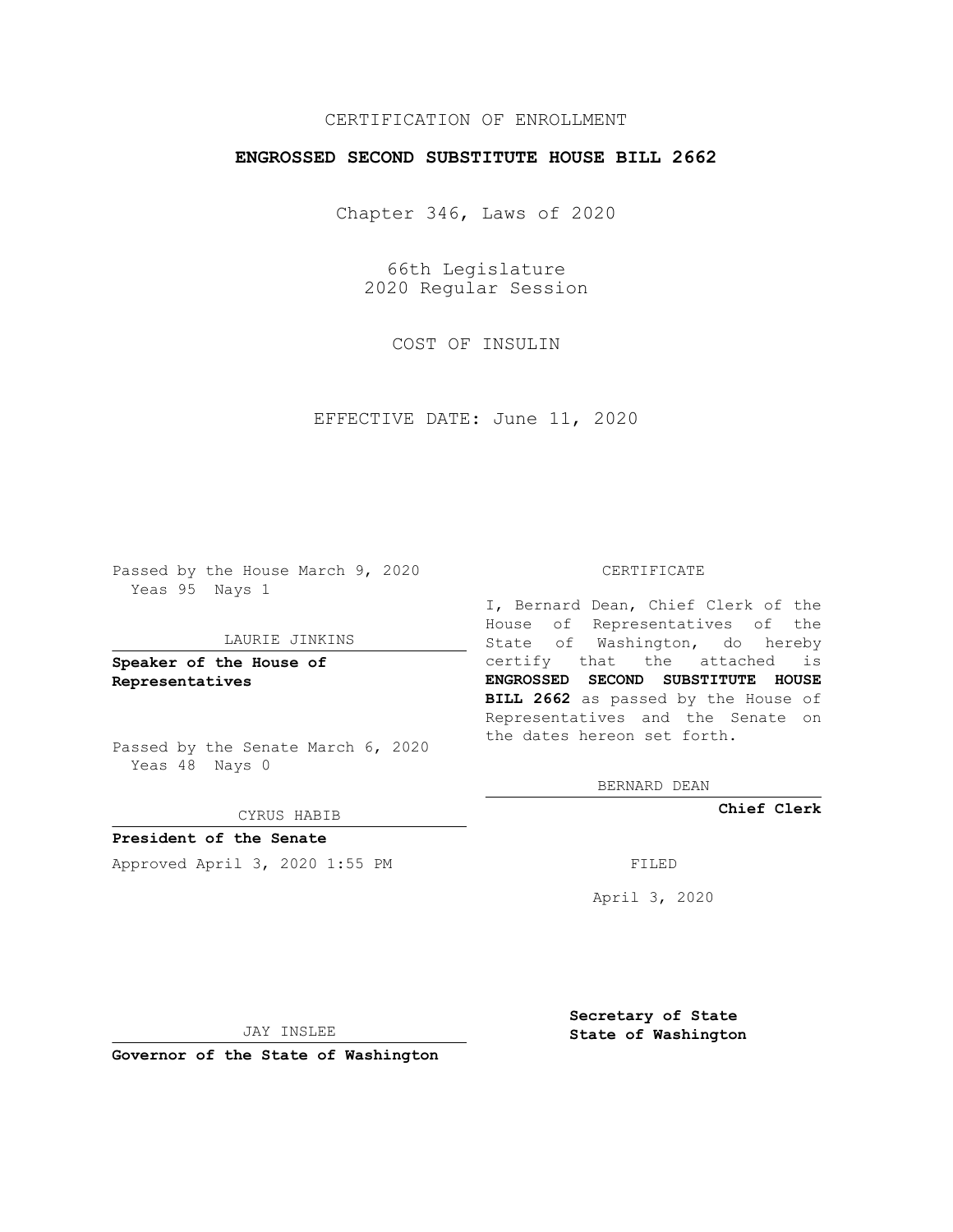### **ENGROSSED SECOND SUBSTITUTE HOUSE BILL 2662**

AS AMENDED BY THE SENATE

Passed Legislature - 2020 Regular Session

# **State of Washington 66th Legislature 2020 Regular Session**

**By** House Appropriations (originally sponsored by Representatives Maycumber, Cody, DeBolt, Tharinger, Chopp, Harris, Macri, Thai, Chambers, Caldier, Duerr, Hudgins, Chapman, Steele, Gildon, Eslick, Robinson, Irwin, Lekanoff, Senn, Doglio, Gregerson, Peterson, Goodman, Leavitt, Frame, Pollet, Riccelli, Volz, Davis, and Kloba)

READ FIRST TIME 02/11/20.

 AN ACT Relating to reducing the total cost of insulin; amending RCW 70.14.060, 48.20.391, 48.21.143, 48.44.315, and 48.46.272; adding new sections to chapter 70.14 RCW; adding a new section to chapter 48.43 RCW; adding a new section to chapter 41.05 RCW; creating a new 5 section; and providing expiration dates.

6 BE IT ENACTED BY THE LEGISLATURE OF THE STATE OF WASHINGTON:

7 NEW SECTION. **Sec. 1.** (1) The legislature recognizes that:

8 (a) Insulin is a life-saving drug and is critical to the 9 management of diabetes as it helps patients control their blood sugar 10 levels;

11 (b) According to Yale researchers, one-quarter of patients with 12 Type 1 or 2 diabetes have reported using less insulin than prescribed 13 due to the high cost of insulin;

14 (c) The first insulin patent in the United States was awarded in 15 1923 and the first synthetic insulin arrived on the market in 1978; 16 and

 (d) The price and utilization of insulin has steadily increased, making it one of the costliest prescription drugs in the state. According to the Washington all-payer claims database, the allowable costs before rebates for health carriers in the state have increased eighty-seven percent since 2014, and per member out-of-pocket costs

p. 1 E2SHB 2662.SL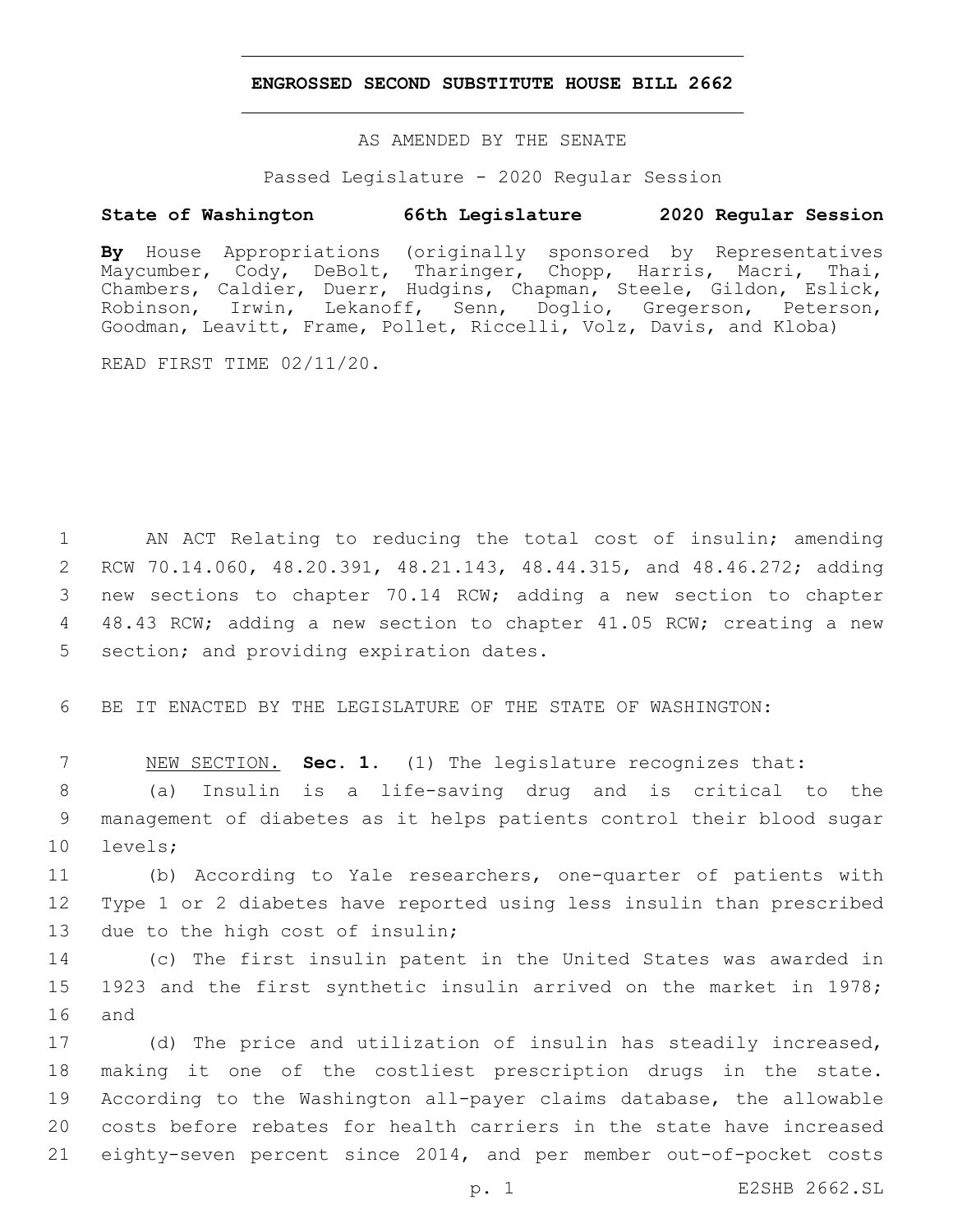1 have increased an average of eighteen percent over the same time 2 period.

3 (2) Therefore, the legislature intends to review, consider, and 4 pursue several strategies with the goal of reducing the cost of 5 insulin in Washington.

6 NEW SECTION. **Sec. 2.** A new section is added to chapter 70.14 7 RCW to read as follows:

8 (1) The total cost of insulin work group is established. The work 9 group membership must consist of the insurance commissioner or 10 designee and the following members appointed by the governor:

11 (a) A representative from the prescription drug purchasing 12 consortium described in RCW 70.14.060;

13 (b) A representative from the pharmacy quality assurance 14 commission;

15 (c) A representative from an association representing independent 16 pharmacies;

17 (d) A representative from an association representing chain 18 pharmacies;

19 (e) A representative from each health carrier offering at least 20 one health plan in a commercial market in the state;

21 (f) A representative from each health carrier offering at least 22 one health plan to state or public school employees in the state;

23 (g) A representative from an association representing health 24 carriers;

25 (h) A representative from the public employees' benefits board or 26 the school employees' benefits board;

27 (i) A representative from the health care authority;

28 (j) A representative from a pharmacy benefit manager that 29 contracts with state purchasers;

30 (k) A representative from a drug distributor or wholesaler that 31 distributes or sells insulin in the state;

32 (l) A representative from a state agency that purchases health 33 care services and drugs for a selected population;

34 (m) A representative from the attorney general's office with 35 expertise in prescription drug purchasing; and

36 (n) A representative from an organization representing diabetes 37 patients who is living with diabetes.

38 (2) The work group must review and design strategies to reduce 39 the cost of and total expenditures on insulin in this state.

p. 2 E2SHB 2662.SL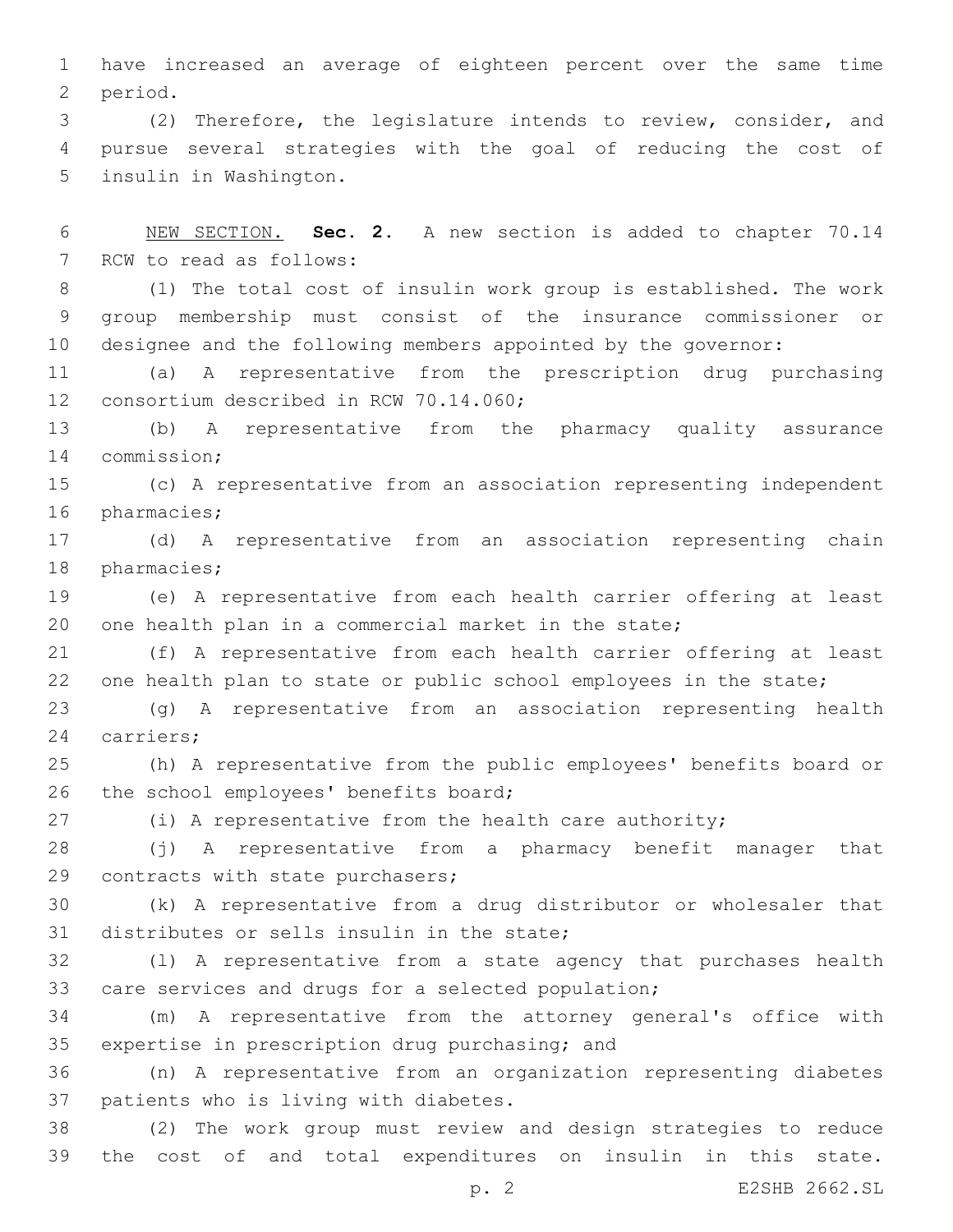Strategies the work group must consider include, but are not limited to, a state agency becoming a licensed drug wholesaler, a state agency becoming a registered pharmacy benefit manager, and a state agency purchasing prescription drugs on behalf of the state directly from other states or in coordination with other states.

 (3) Staff support for the work group shall be provided by the 7 health care authority.

 (4) By December 1, 2020, the work group must submit a preliminary report detailing strategies to reduce the cost of and total 10 expenditures on insulin for patients, health carriers, payers, and the state. The work group must submit a final report by July 1, 2021, to the governor and the legislature. The final report must include any statutory changes necessary to implement the strategies.

14 (5) This section expires December 1, 2022.

 NEW SECTION. **Sec. 3.** A new section is added to chapter 70.14 16 RCW to read as follows:

 (1) In order to implement strategies recommended by the total cost of insulin work group established in section 2 of this act, the 19 health care authority may:

 (a) Become or designate a state agency that shall become a drug 21 wholesaler licensed under RCW 18.64.046;

 (b) Become or designate a state agency that shall become a pharmacy benefit manager registered under RCW 19.340.030; or

 (c) Purchase prescription drugs on behalf of the state directly from other states or in coordination with other states.

 (2) In addition to the authorities granted in subsection (1) of this section, if the total cost of insulin work group established in section 2 of this act determines that all or a portion of the strategies may be implemented without statutory changes, the health care authority and the prescription drug purchasing consortium described in RCW 70.14.060 shall begin implementation without further 32 legislative direction.

 **Sec. 4.** RCW 70.14.060 and 2009 c 560 s 13 are each amended to 34 read as follows:

 (1)(a) The administrator of the state health care authority shall, directly or by contract, adopt policies necessary for establishment of a prescription drug purchasing consortium. The consortium's purchasing activities shall be based upon the evidence-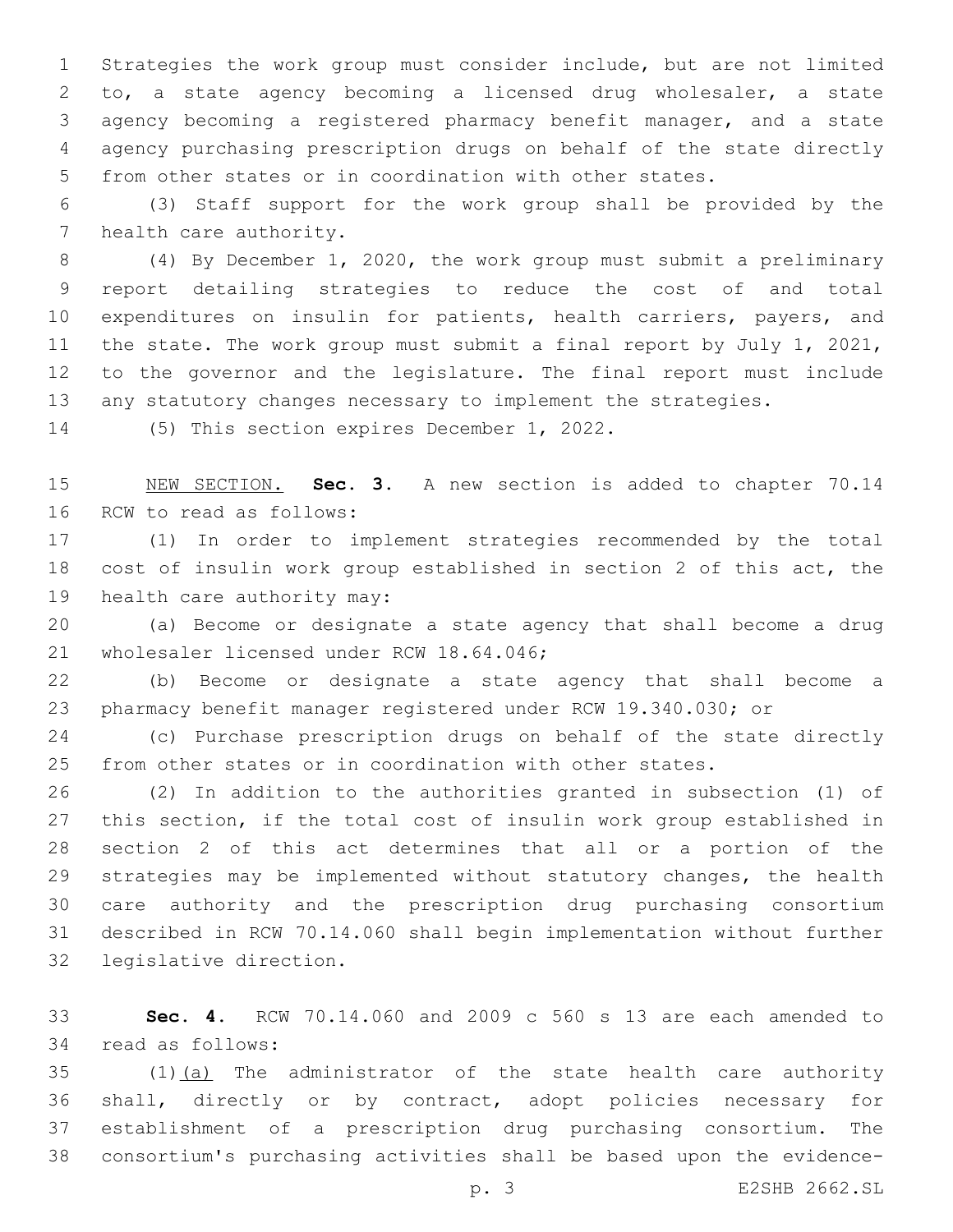based prescription drug program established under RCW 70.14.050. State purchased health care programs as defined in RCW 41.05.011 shall purchase prescription drugs through the consortium for those prescription drugs that are purchased directly by the state and those that are purchased through reimbursement of pharmacies, unless exempted under ((this section)) (b) of this subsection. The administrator shall not require any supplemental rebate offered to 8 the ((department of social and health services)) health care authority by a pharmaceutical manufacturer for prescription drugs purchased for medical assistance program clients under chapter 74.09 RCW be extended to any other state purchased health care program, or to any other individuals or entities participating in the consortium. The administrator shall explore joint purchasing opportunities with 14 other states.

 (b) State purchased health care programs are exempt from the 16 requirements of this section if they can demonstrate to the 17 administrator of the state health care authority that, as a result of 18 the availability of federal programs or other purchasing arrangements, their other purchasing mechanisms will result in greater discounts and aggregate cost savings than would be realized 21 through participation in the consortium.

 (2) Participation in the purchasing consortium shall be offered as an option beginning January 1, 2006. Participation in the consortium is purely voluntary for units of local government, private 25 entities, labor organizations, health carriers as provided in RCW 26 48.43.005, state purchased health care services from or through health carriers as provided in RCW 48.43.005, and for individuals who lack or are underinsured for prescription drug coverage. The administrator may set reasonable fees, including enrollment fees, to cover administrative costs attributable to participation in the 31 prescription drug consortium.

 (3) ((This section does not apply to state purchased health care services that are purchased from or through health carriers as defined in RCW 48.43.005, or group model health maintenance organizations that are accredited by the national committee for 36 quality assurance.

 $(4)$ )) The state health care authority is authorized to adopt 38 rules implementing chapter 129, Laws of 2005.

 (((5) State purchased health care programs are exempt from the 40 requirements of this section if they can demonstrate to the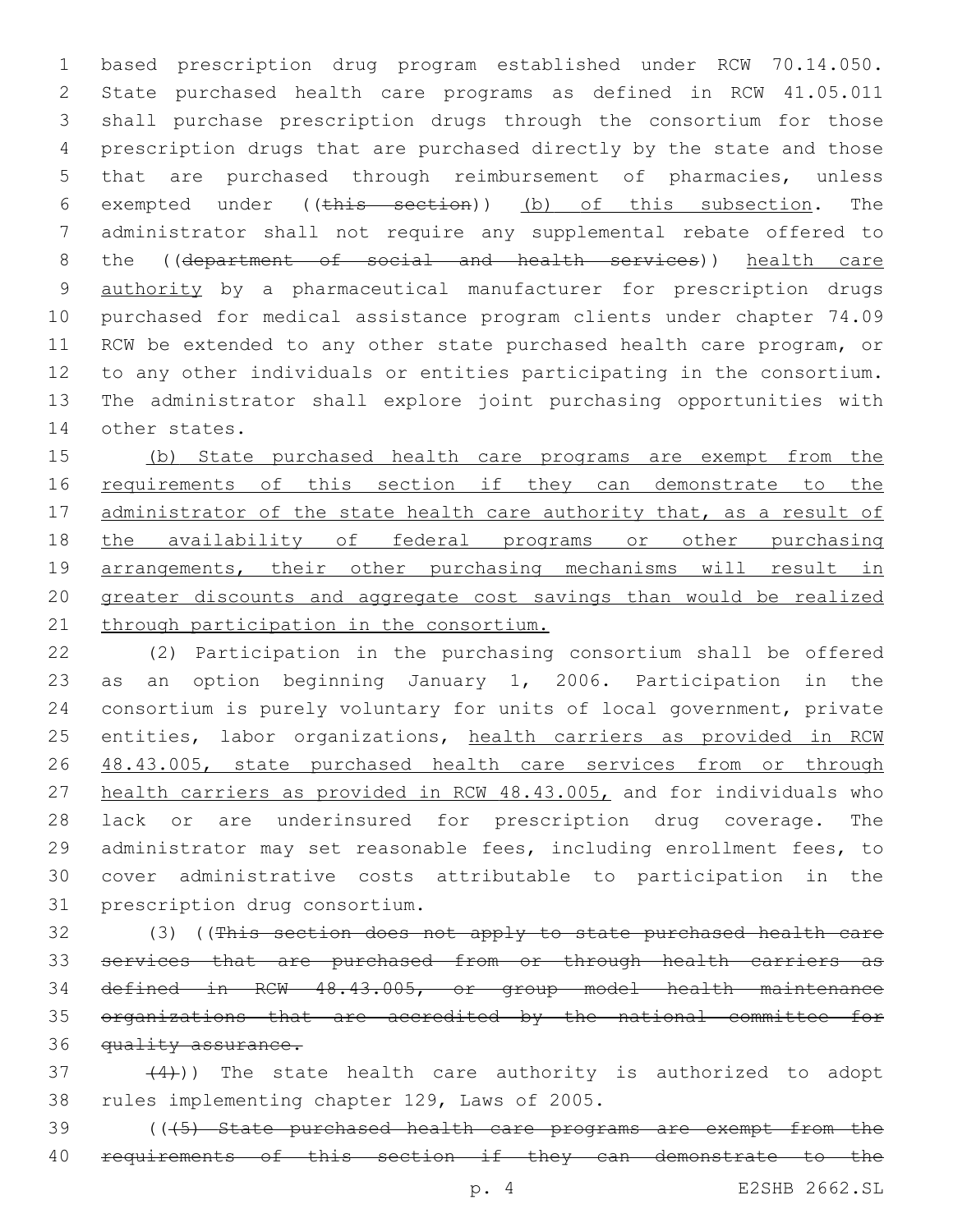administrator that, as a result of the availability of federal programs or other purchasing arrangements, their other purchasing mechanisms will result in greater discounts and aggregate cost savings than would be realized through participation in the consortium.))

 NEW SECTION. **Sec. 5.** A new section is added to chapter 48.43 7 RCW to read as follows:

 (1) Except as required in subsection (2) of this section, a health plan issued or renewed on or after January 1, 2021, that provides coverage for prescription insulin drugs for the treatment of diabetes must cap the total amount that an enrollee is required to pay for a covered insulin drug at an amount not to exceed one hundred dollars per thirty-day supply of the drug. Prescription insulin drugs must be covered without being subject to a deductible, and any cost sharing paid by an enrollee must be applied toward the enrollee's 16 deductible obligation.

 (2) If the federal internal revenue service removes insulin from the list of preventive care services which can be covered by a qualifying health plan for a health savings account before the deductible is satisfied, for a health plan that provides coverage for prescription insulin drugs for the treatment of diabetes and is offered as a qualifying health plan for a health savings account, the carrier must establish the plan's cost sharing for the coverage of prescription insulin for diabetes at the minimum level necessary to preserve the enrollee's ability to claim tax exempt contributions from his or her health savings account under internal revenue service laws and regulations. The office of the insurance commissioner must provide written notice of the change in internal revenue service guidance to affected parties, the chief clerk of the house of representatives, the secretary of the senate, the office of the code reviser, and others as deemed appropriate by the office.

32 (3) This section expires January 1, 2023.

 NEW SECTION. **Sec. 6.** A new section is added to chapter 41.05 34 RCW to read as follows:

 (1) Except as required in subsection (2) of this section, a health plan offered to public employees and their covered dependents under this chapter that is issued or renewed by the board on or after January 1, 2021, that provides coverage for prescription insulin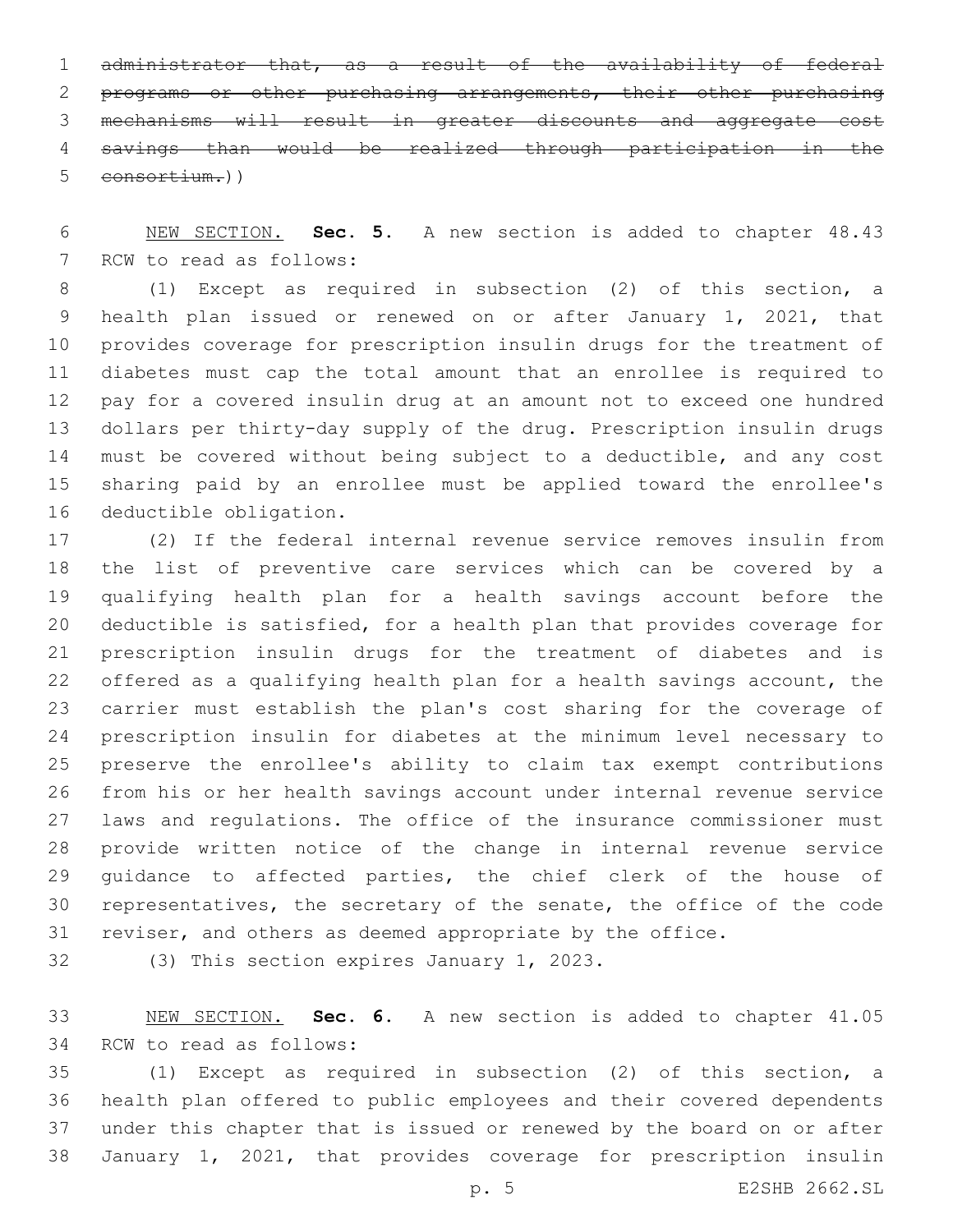drugs for the treatment of diabetes must cap the total amount that an enrollee is required to pay for a covered insulin drug at an amount not to exceed one hundred dollars per thirty-day supply of the drug. Prescription insulin drugs must be covered without being subject to a deductible, and any cost sharing paid by an enrollee must be applied toward the enrollee's deductible obligation.6

 (2) If the federal internal revenue service removes insulin from the list of preventive care services which can be covered by a qualifying health plan for a health savings account before the deductible is satisfied, for a health plan that provides coverage for prescription insulin drugs for the treatment of diabetes and is offered as a qualifying health plan for a health savings account, the carrier must establish the plan's cost sharing for the coverage of prescription insulin for diabetes at the minimum level necessary to preserve the enrollee's ability to claim tax exempt contributions from his or her health savings account under internal revenue service laws and regulations. The office of the insurance commissioner must provide written notice of the change in internal revenue service guidance to affected parties, the chief clerk of the house of representatives, the secretary of the senate, the office of the code reviser, and others as deemed appropriate by the office.

 (3) The authority must monitor the wholesale acquisition cost of 23 all insulin products sold in the state.

24 (4) This section expires January 1, 2023.

 **Sec. 7.** RCW 48.20.391 and 1997 c 276 s 2 are each amended to 26 read as follows:

 The legislature finds that diabetes imposes a significant health risk and tremendous financial burden on the citizens and government of the state of Washington, and that access to the medically accepted standards of care for diabetes, its treatment and supplies, and self- management training and education is crucial to prevent or delay the short and long-term complications of diabetes and its attendant costs.33

 (1) The definitions in this subsection apply throughout this section unless the context clearly requires otherwise.

 (a) "Person with diabetes" means a person diagnosed by a health care provider as having insulin using diabetes, noninsulin using diabetes, or elevated blood glucose levels induced by pregnancy; and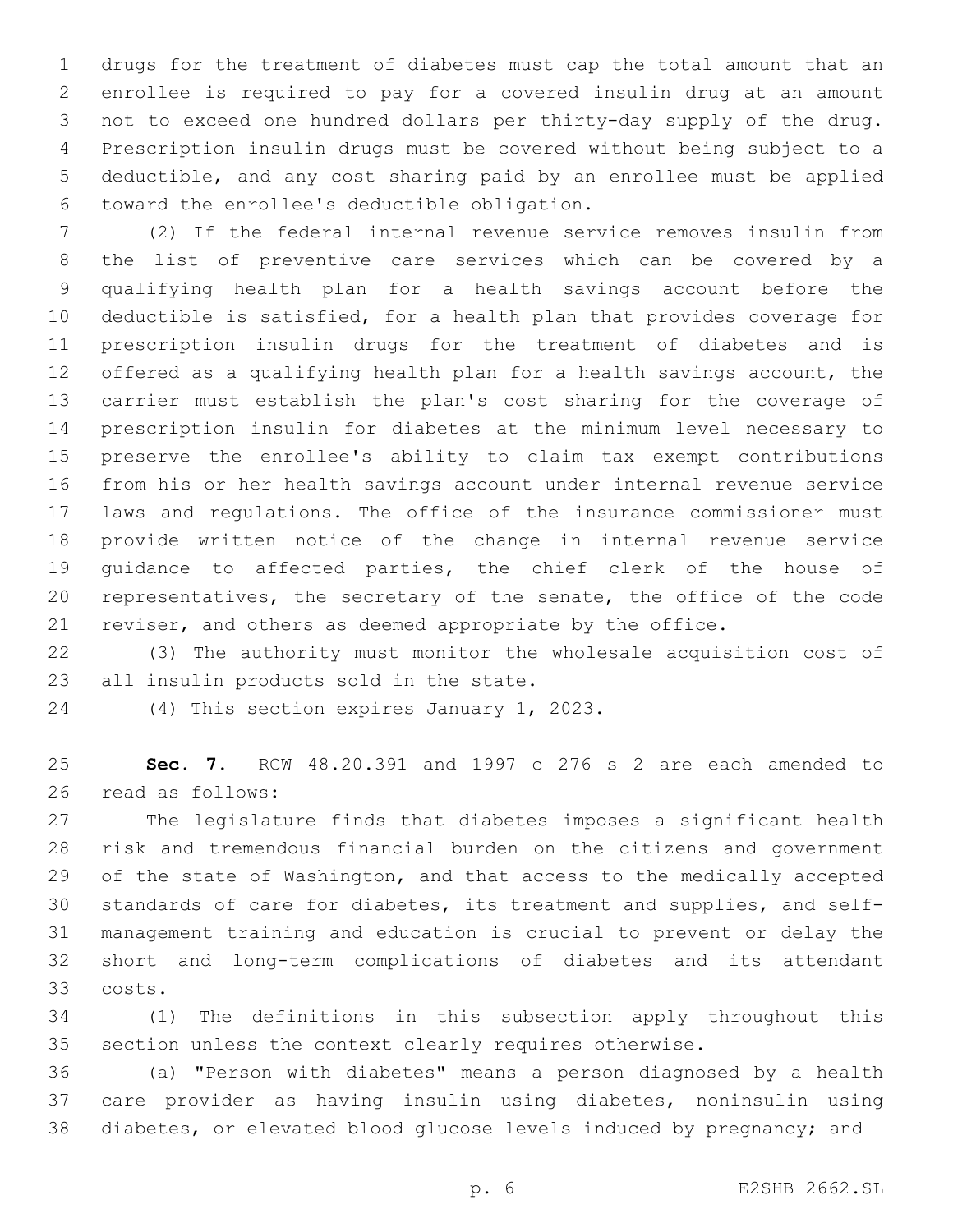(b) "Health care provider" means a health care provider as 2 defined in RCW 48.43.005.

 (2) All disability insurance contracts providing health care services, delivered or issued for delivery in this state and issued or renewed after January 1, 1998, shall provide benefits for at least the following services and supplies for persons with diabetes:

 (a) For disability insurance contracts that include pharmacy services, appropriate and medically necessary equipment and supplies, as prescribed by a health care provider, that includes but is not limited to insulin, syringes, injection aids, blood glucose monitors, test strips for blood glucose monitors, visual reading and urine test strips, insulin pumps and accessories to the pumps, insulin infusion devices, prescriptive oral agents for controlling blood sugar levels, foot care appliances for prevention of complications associated with 15 diabetes, and glucagon emergency kits; and

 (b) For all disability insurance contracts providing health care services, outpatient self-management training and education, including medical nutrition therapy, as ordered by the health care provider. Diabetes outpatient self-management training and education may be provided only by health care providers with expertise in diabetes. Nothing in this section prevents the insurer from restricting patients to seeing only health care providers who have signed participating provider agreements with the insurer or an 24 insuring entity under contract with the insurer.

25 (3) ((Goverage)) Except as provided in section 5 of this act, coverage required under this section may be subject to customary cost-sharing provisions established for all other similar services or 28 supplies within a policy.

 (4) Health care coverage may not be reduced or eliminated due to 30 this section.

 (5) Services required under this section shall be covered when deemed medically necessary by the medical director, or his or her designee, subject to any referral and formulary requirements.

 (6) The insurer need not include the coverage required in this section in a group contract offered to an employer or other group that offers to its eligible enrollees a self-insured health plan not subject to mandated benefits status under this title that does not offer coverage similar to that mandated under this section.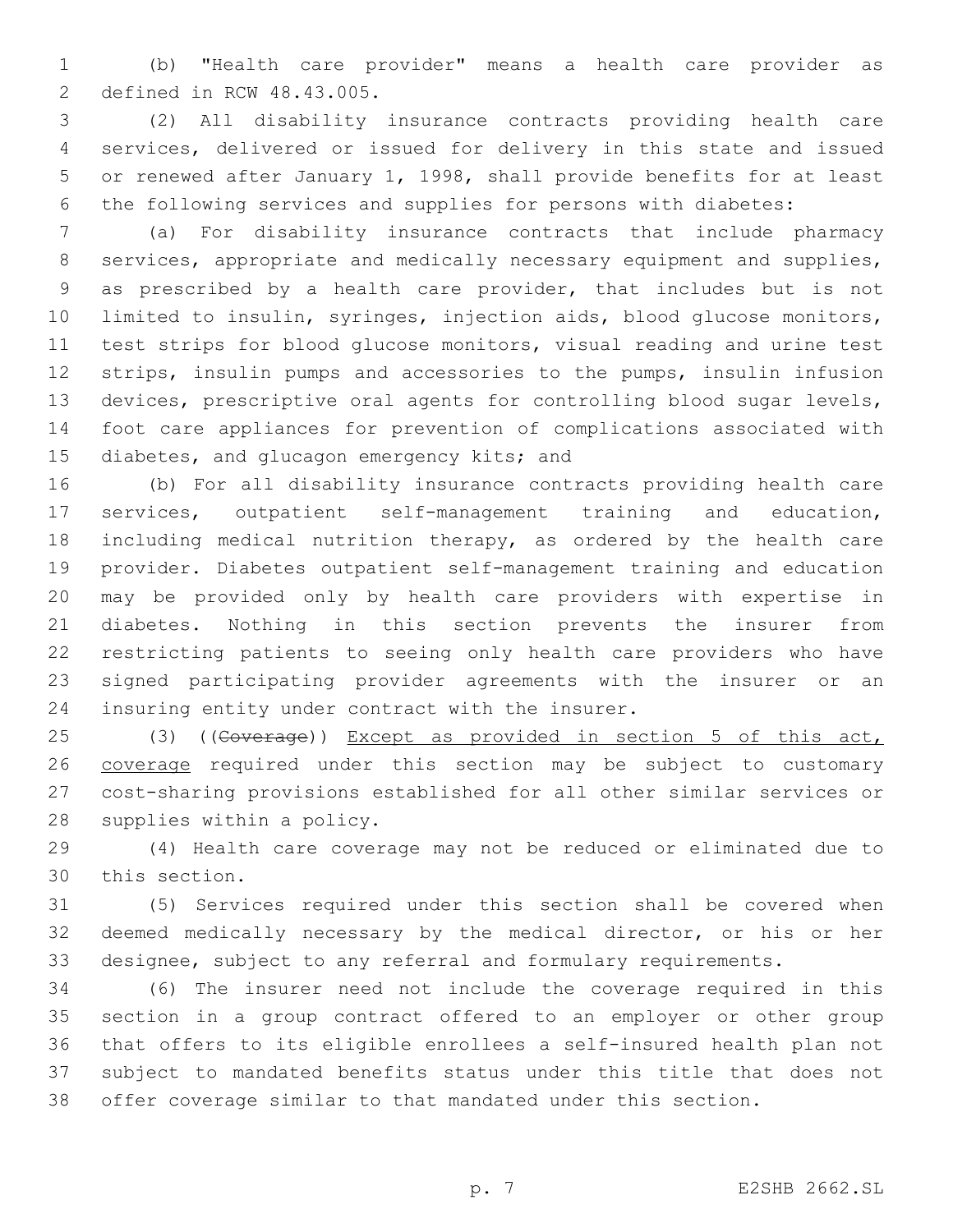(7) This section does not apply to the health benefit plan that provides benefits identical to the schedule of services covered by the basic health plan, as required by RCW 48.20.028.

 **Sec. 8.** RCW 48.21.143 and 2004 c 244 s 10 are each amended to 5 read as follows:

 The legislature finds that diabetes imposes a significant health risk and tremendous financial burden on the citizens and government of the state of Washington, and that access to the medically accepted standards of care for diabetes, its treatment and supplies, and self- management training and education is crucial to prevent or delay the short and long-term complications of diabetes and its attendant costs.12

 (1) The definitions in this subsection apply throughout this section unless the context clearly requires otherwise.

 (a) "Person with diabetes" means a person diagnosed by a health care provider as having insulin using diabetes, noninsulin using diabetes, or elevated blood glucose levels induced by pregnancy; and

 (b) "Health care provider" means a health care provider as 19 defined in RCW 48.43.005.

 (2) All group disability insurance contracts and blanket disability insurance contracts providing health care services, issued or renewed after January 1, 1998, shall provide benefits for at least the following services and supplies for persons with diabetes:

 (a) For group disability insurance contracts and blanket disability insurance contracts that include coverage for pharmacy services, appropriate and medically necessary equipment and supplies, 27 as prescribed by a health care provider, that includes but is not limited to insulin, syringes, injection aids, blood glucose monitors, test strips for blood glucose monitors, visual reading and urine test strips, insulin pumps and accessories to the pumps, insulin infusion devices, prescriptive oral agents for controlling blood sugar levels, foot care appliances for prevention of complications associated with 33 diabetes, and glucagon emergency kits; and

 (b) For all group disability insurance contracts and blanket disability insurance contracts providing health care services, outpatient self-management training and education, including medical nutrition therapy, as ordered by the health care provider. Diabetes outpatient self-management training and education may be provided only by health care providers with expertise in diabetes. Nothing in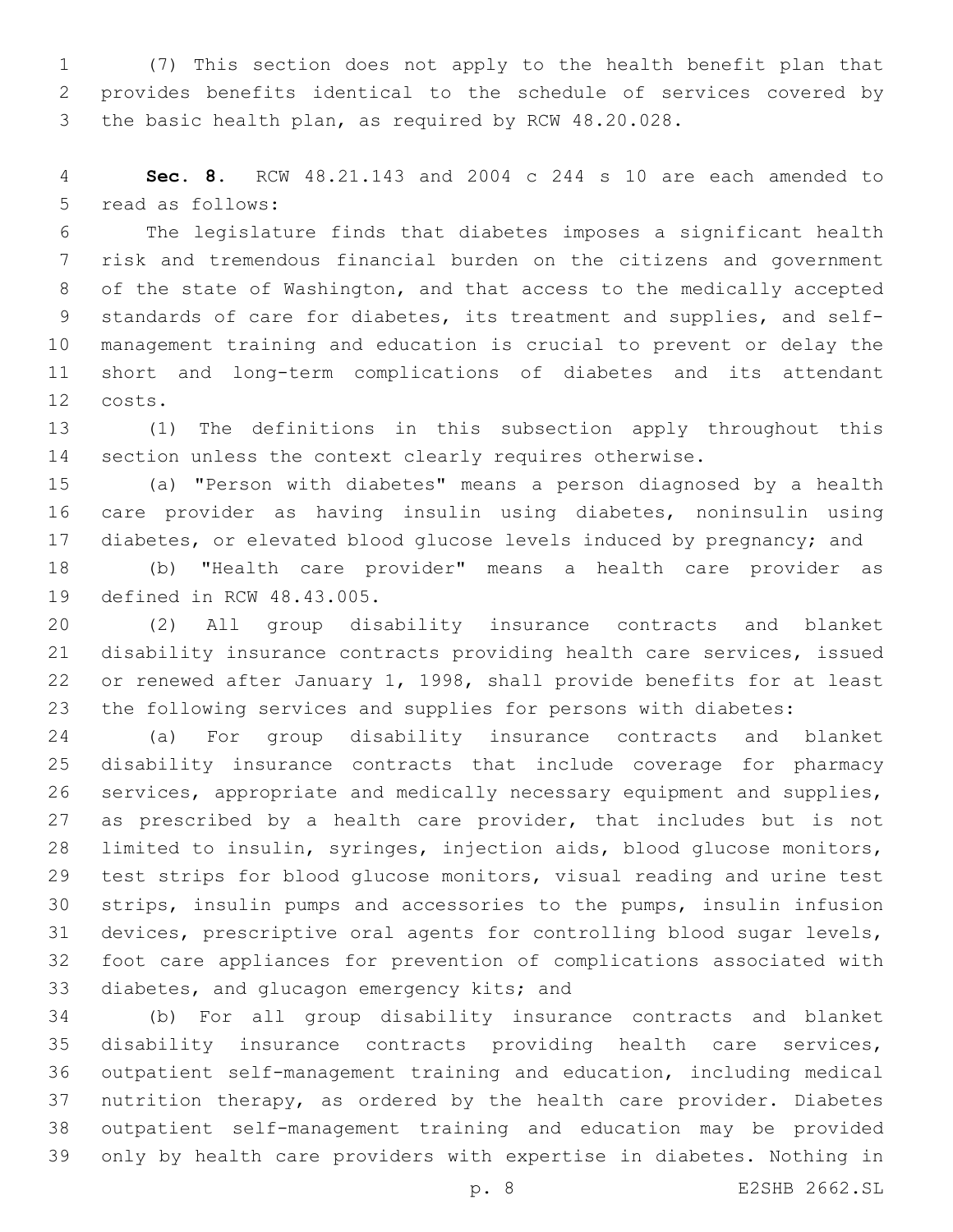this section prevents the insurer from restricting patients to seeing only health care providers who have signed participating provider agreements with the insurer or an insuring entity under contract with 4 the insurer.

 (3) ((Coverage)) Except as provided in section 5 of this act, coverage required under this section may be subject to customary cost-sharing provisions established for all other similar services or 8 supplies within a policy.

 (4) Health care coverage may not be reduced or eliminated due to 10 this section.

 (5) Services required under this section shall be covered when deemed medically necessary by the medical director, or his or her designee, subject to any referral and formulary requirements.

 (6) The insurer need not include the coverage required in this section in a group contract offered to an employer or other group that offers to its eligible enrollees a self-insured health plan not subject to mandated benefits status under this title that does not offer coverage similar to that mandated under this section.

 (7) This section does not apply to the health benefit plan that provides benefits identical to the schedule of services covered by 21 the basic health plan.

 **Sec. 9.** RCW 48.44.315 and 2004 c 244 s 12 are each amended to 23 read as follows:

 The legislature finds that diabetes imposes a significant health risk and tremendous financial burden on the citizens and government of the state of Washington, and that access to the medically accepted standards of care for diabetes, its treatment and supplies, and self- management training and education is crucial to prevent or delay the short and long-term complications of diabetes and its attendant costs.30

 (1) The definitions in this subsection apply throughout this section unless the context clearly requires otherwise.

 (a) "Person with diabetes" means a person diagnosed by a health care provider as having insulin using diabetes, noninsulin using diabetes, or elevated blood glucose levels induced by pregnancy; and

 (b) "Health care provider" means a health care provider as 37 defined in RCW 48.43.005.

 (2) All health benefit plans offered by health care service contractors, issued or renewed after January 1, 1998, shall provide

p. 9 E2SHB 2662.SL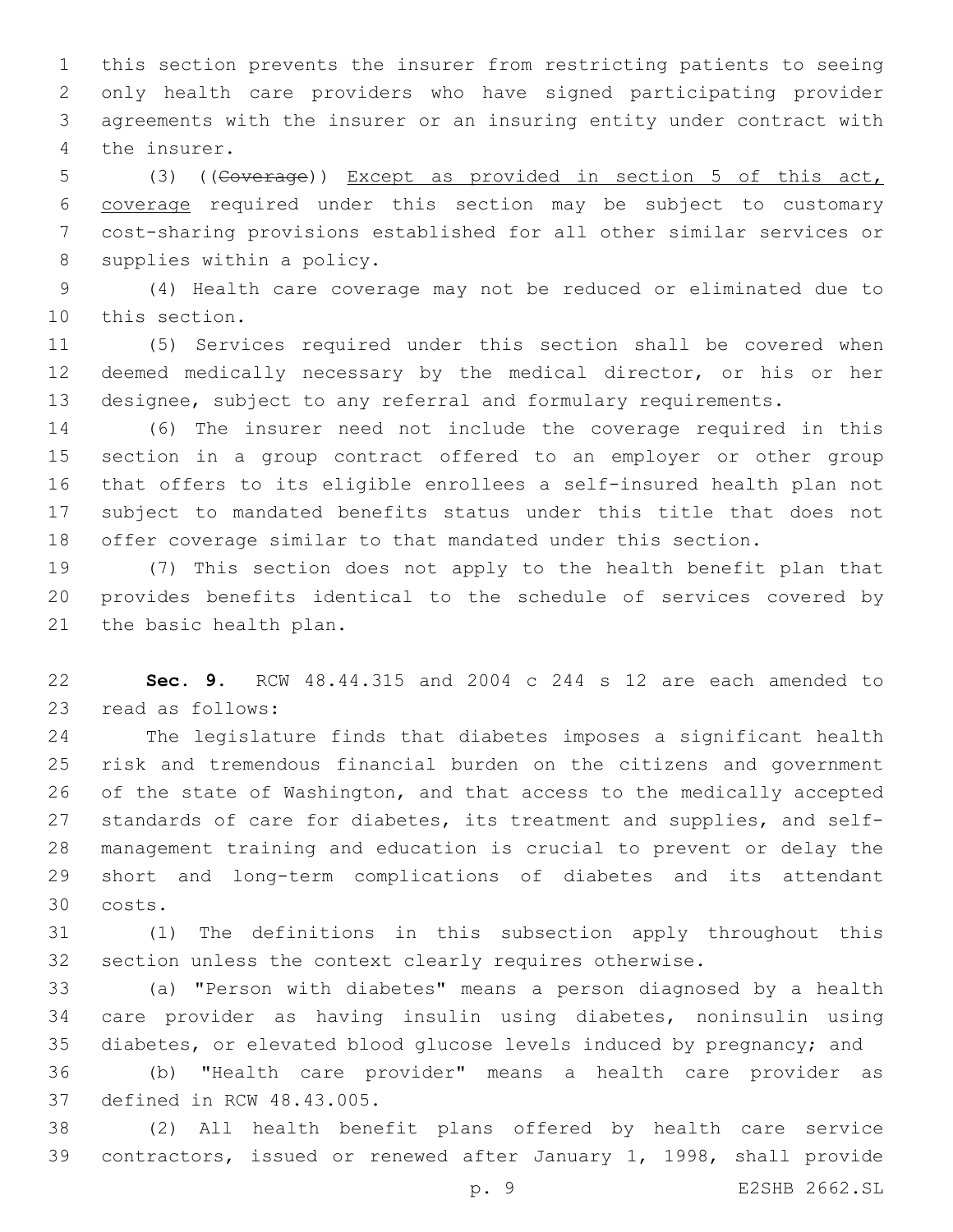benefits for at least the following services and supplies for persons 2 with diabetes:

 (a) For health benefit plans that include coverage for pharmacy services, appropriate and medically necessary equipment and supplies, as prescribed by a health care provider, that includes but is not limited to insulin, syringes, injection aids, blood glucose monitors, test strips for blood glucose monitors, visual reading and urine test strips, insulin pumps and accessories to the pumps, insulin infusion devices, prescriptive oral agents for controlling blood sugar levels, foot care appliances for prevention of complications associated with 11 diabetes, and glucagon emergency kits; and

 (b) For all health benefit plans, outpatient self-management training and education, including medical nutrition therapy, as ordered by the health care provider. Diabetes outpatient self- management training and education may be provided only by health care providers with expertise in diabetes. Nothing in this section prevents the health care services contractor from restricting patients to seeing only health care providers who have signed participating provider agreements with the health care services contractor or an insuring entity under contract with the health care 21 services contractor.

 (3) ((Coverage)) Except as provided in section 5 of this act, 23 coverage required under this section may be subject to customary cost-sharing provisions established for all other similar services or 25 supplies within a policy.

 (4) Health care coverage may not be reduced or eliminated due to 27 this section.

 (5) Services required under this section shall be covered when deemed medically necessary by the medical director, or his or her designee, subject to any referral and formulary requirements.

 (6) The health care service contractor need not include the coverage required in this section in a group contract offered to an employer or other group that offers to its eligible enrollees a self- insured health plan not subject to mandated benefits status under this title that does not offer coverage similar to that mandated 36 under this section.

 (7) This section does not apply to the health benefit plans that provide benefits identical to the schedule of services covered by the 39 basic health plan.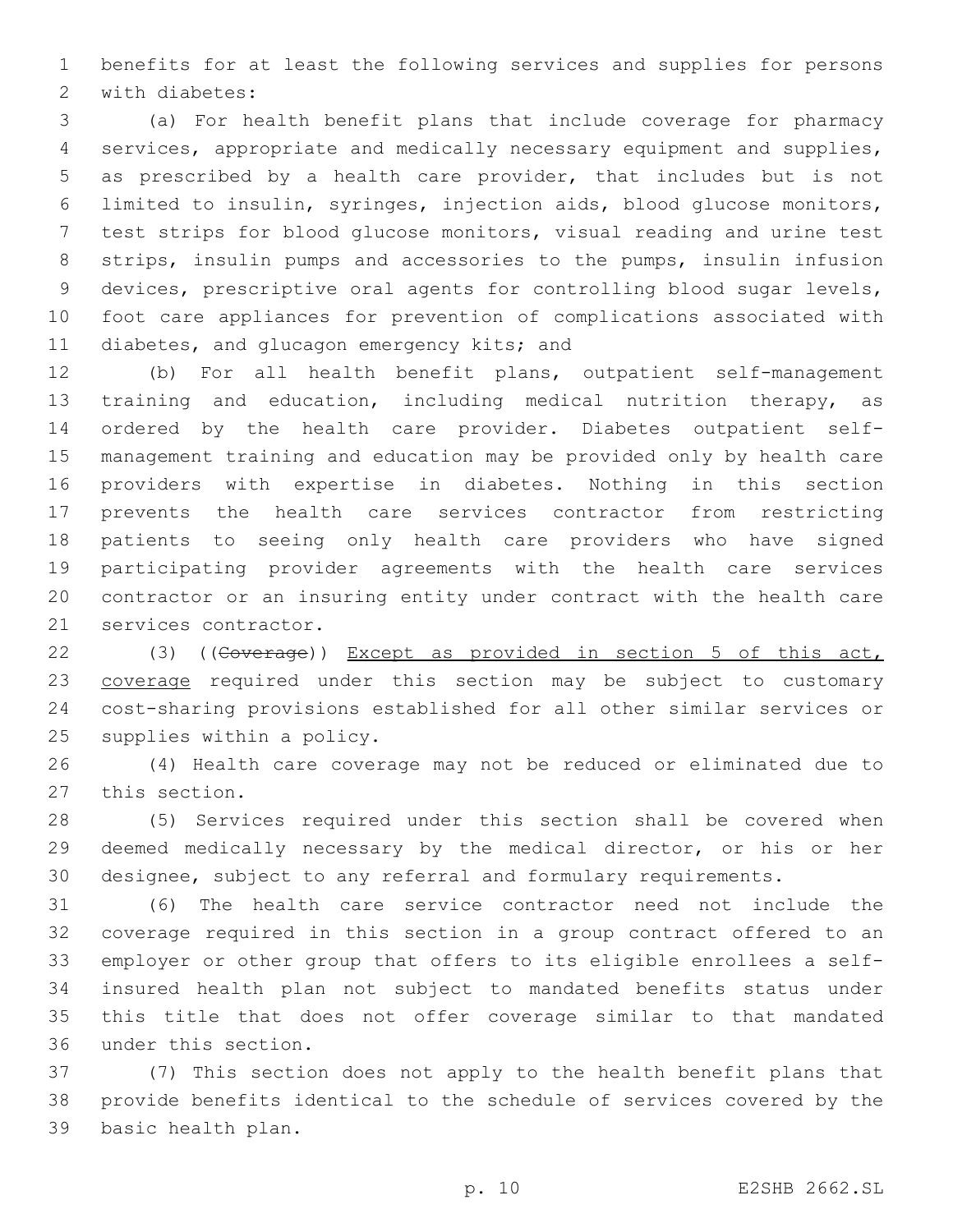**Sec. 10.** RCW 48.46.272 and 2004 c 244 s 14 are each amended to 2 read as follows:

 The legislature finds that diabetes imposes a significant health risk and tremendous financial burden on the citizens and government of the state of Washington, and that access to the medically accepted standards of care for diabetes, its treatment and supplies, and self- management training and education is crucial to prevent or delay the short and long-term complications of diabetes and its attendant 9 costs.

 (1) The definitions in this subsection apply throughout this section unless the context clearly requires otherwise.

 (a) "Person with diabetes" means a person diagnosed by a health care provider as having insulin using diabetes, noninsulin using diabetes, or elevated blood glucose levels induced by pregnancy; and

 (b) "Health care provider" means a health care provider as 16 defined in RCW 48.43.005.

 (2) All health benefit plans offered by health maintenance organizations, issued or renewed after January 1, 1998, shall provide benefits for at least the following services and supplies for persons 20 with diabetes:

 (a) For health benefit plans that include coverage for pharmacy services, appropriate and medically necessary equipment and supplies, as prescribed by a health care provider, that includes but is not limited to insulin, syringes, injection aids, blood glucose monitors, test strips for blood glucose monitors, visual reading and urine test strips, insulin pumps and accessories to the pumps, insulin infusion devices, prescriptive oral agents for controlling blood sugar levels, foot care appliances for prevention of complications associated with 29 diabetes, and glucagon emergency kits; and

 (b) For all health benefit plans, outpatient self-management training and education, including medical nutrition therapy, as ordered by the health care provider. Diabetes outpatient self- management training and education may be provided only by health care providers with expertise in diabetes. Nothing in this section prevents the health maintenance organization from restricting patients to seeing only health care providers who have signed participating provider agreements with the health maintenance organization or an insuring entity under contract with the health 39 maintenance organization.